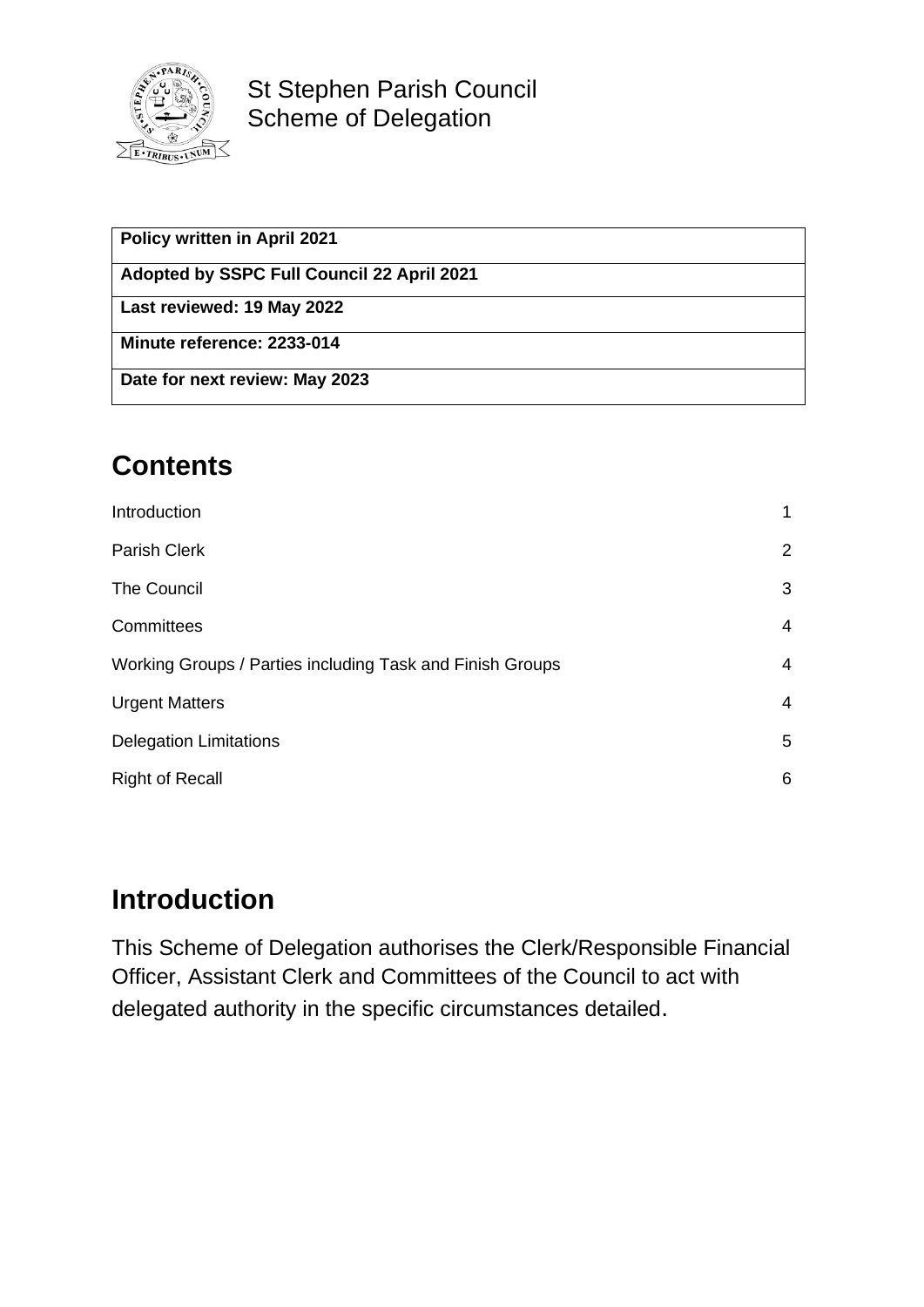# **1. Parish Clerk**

The Parish Clerk is designated and authorised to act as Proper Officer of the Council for the purposes of all relevant sections of the Local Government Act 1972 and any other statute requiring the designation of Proper Office, and as such is specifically to act with delegated authority in the specific circumstances detailed below. Delegated authority to the Parish Clerk shall be conveyed to the Assistant Clerk when deputising for the Clerk. The Clerk may nominate another named Officer to carry out any powers and duties, which have been delegated to the Clerk.

#### **Governance**

- Receive declarations of acceptance of office
- Receive and record notices disclosing personal and prejudicial interests
- Receive and retain plans and documents
- Sign notices or other documents on behalf of the Council
- Sign summonses to attend meetings of the Council
- To notify the Returning Officer of all casual vacancies arising in the membership of the Council as required by statute and to liaise with him or her regarding the conduct of elections

## **Administration/Finance**

- The day to day administration of services, together with routine inspection and control
- Day to day supervision and control of all staff employed by the Council
- To maintain a continuous internal audit
- To sign and publish the annual public notice that the Audit of Accounts is to take place and has taken place
- Authorisation of routine expenditure within the agreed budget
- Emergency expenditure of up to £5,000 outside the agreed budget
- To take any proceedings or other steps to enforce and recover any debt owing or other obligation to the Council
- To administer the Council's bank balances and undertake movements between accounts in line with Financial Regulations and Internal Controls
- To institute, defend and appear in any legal proceedings authorised by the Council
- To appear or make representation to any tribunal or public inquiry into any matter in which the Council has an interest (in its own right or on behalf of the residents of St Stephen)
- To alter the date or time of a Council/committee meeting but, before doing so, shall consult with the relevant Chair about the need for the change and about convenient alternative dates and times
- To maintain adequate insurance cover for the Council's activities and property
- To seek grants that aid the Council meeting its objectives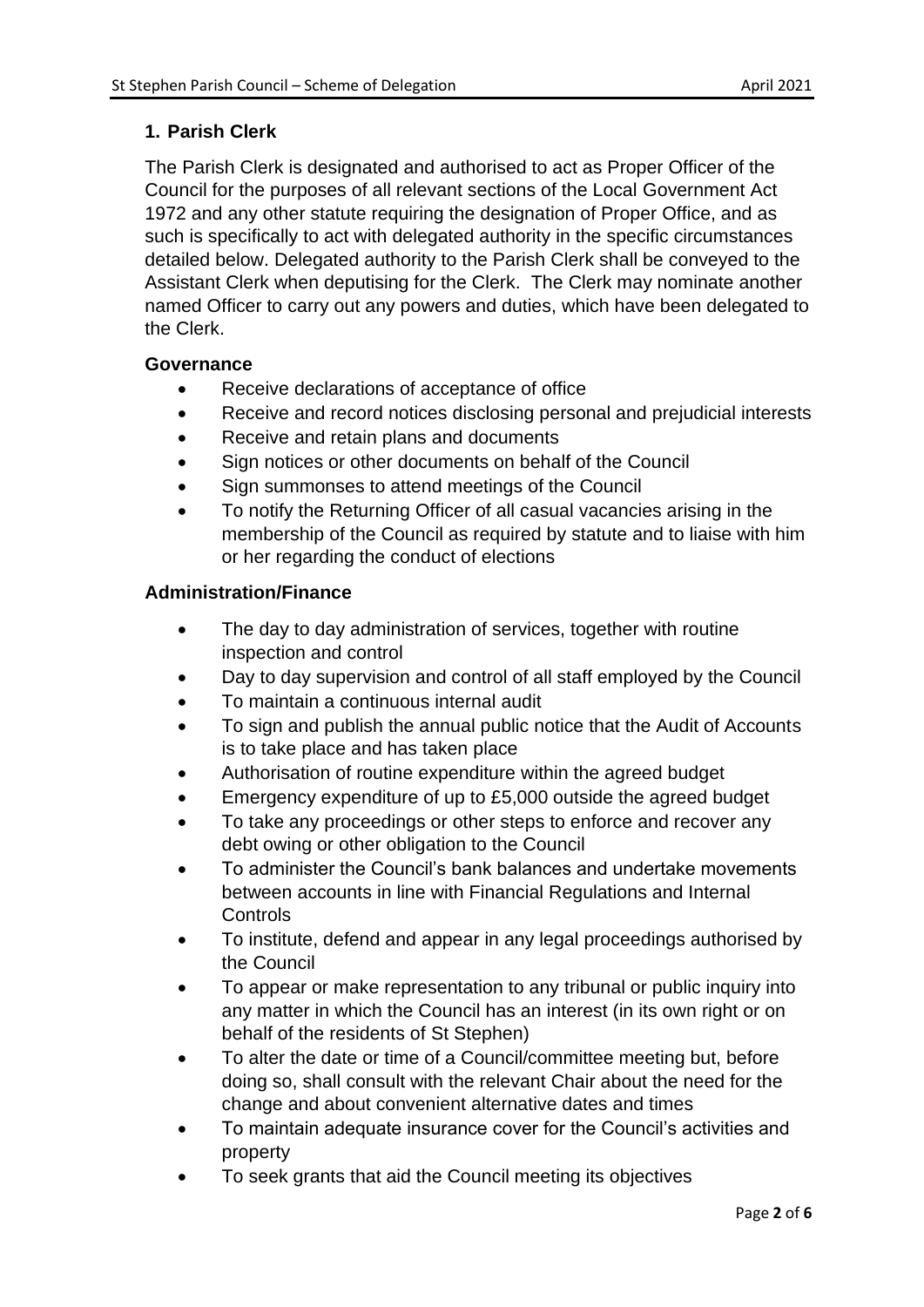#### **Facilities and Asset Management**

- To decide the arrangements for the closure of the Council offices in the Christmas/ New Year period, subject to consultation with the Chair and Vice-Chair of the Council
- To manage the Council's facilities and assets in accordance with Financial Regulation and Risk Management
- To manage the sports pitches, play areas, open spaces, car parks, trees and street furniture for which the Council is responsible in a safe condition and in accordance with good practice
- To maintain, repair and renew the Council's motor vehicles, plant and equipment as required
- Enter into contracts for the supply of Utilities subject to receiving three quotations

#### **Staff Management**

The Parish Clerk is given delegated authority to manage the Council staff in accordance with the Council's policies, procedures and budget including:

- The employment of temporary employees
- The employment of permanent employees in conjunction with the HR **Committee**
- The authority to sanction and authorise payment of overtime in exceptional circumstances so long as the costs can be contained within the parameters of the approved budget
- Control of staff performance and discipline, including the power of temporary suspension from duties
- Monitoring, management and reporting of regular or sustained staff absence
- Payment of expenses and allowances in accordance with the Council's agreed policies
- To present to the HR Committee recommendations for employees' increments in accordance with the Council's staff appraisal system
- To report on HR matters to the HR Committee
- To book training courses for Members and Staff in accordance with the Training and Development Policy

As the Responsible Financial Officer the Parish Clerk shall be responsible for the Council's accounting procedures in accordance with the Accounts and Audit Regulations in force at any given time.

Delegated actions of the Parish Clerk shall be in accordance with the Standing Orders, Financial Regulations and this Scheme of Delegation and with directions given by the Council from time to time.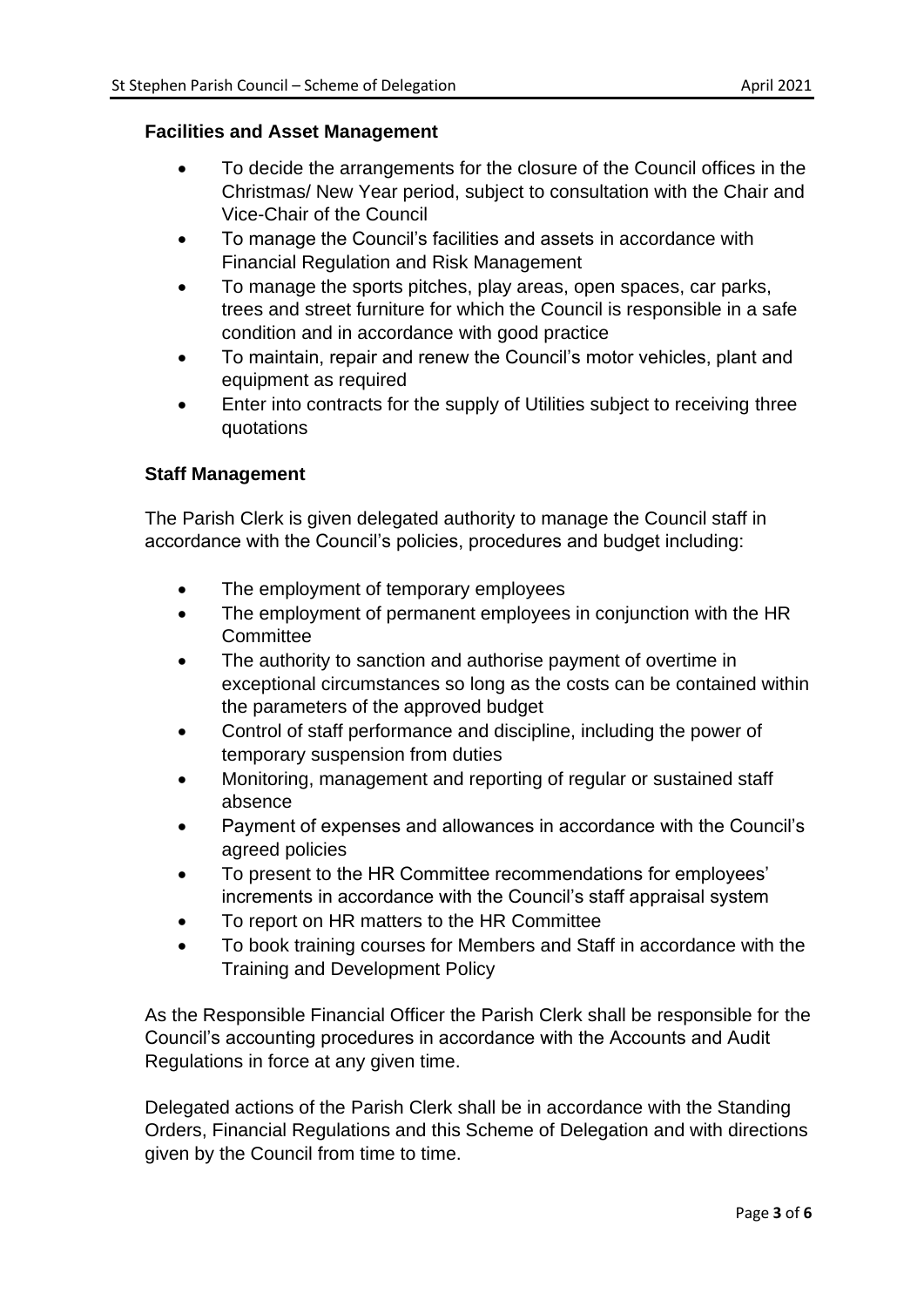# **2. Council**

The following matters are reserved to the Council for decision, notwithstanding that the appropriate committee(s) may make recommendations for the Council's consideration:

- Setting the precept
- Approval and adoption of the budget
- Borrowing money
- Matters involving expenditure for which budget provision is not made or is exceeded
- Approve the statutory annual return
- Making, amending or revoking Standing Orders, Financial Regulations or this Scheme of Delegation
- Making, amending or revoking by-laws
- Making of orders under any statutory powers
- Matters of principle or policy
- Nomination and appointment of representatives of the Council to any other authority, organisation or body (excepting conferences or approved meetings)
- Any proposed new undertakings
- Prosecution or defence in a court of law
- Nomination or appointment of representatives of the council at any inquiry on matters affecting the Parish, excluding those matters specific to a committee
- Agreeing the Council's priorities, strategy, aims and objectives including the Terms of Reference for the Council committees

## **3. Committees**

The committees are defined in the Terms of Reference, agreed at the Annual Parish Council Meeting, and are delegated to operate within those terms. Any expenditure can only be approved within the available budget for that committee.

The committees may from time to time be delegated authority from the Full Council to deliver a service or project, with the exception of any items under section 2.

Members will be advised by the Clerk whether or not a particular item under discussion is within the Committee's delegated powers. The minutes will then record the decision as "RESOLVED". If it is not, then the minutes will show the decision as "RECOMMENDED" and will then be brought to the Council's particular attention by the Chair of the Committee at the next meeting of the Council when seeking approval and adoption of the Committee's minutes. This item can be discussed in full by the Council.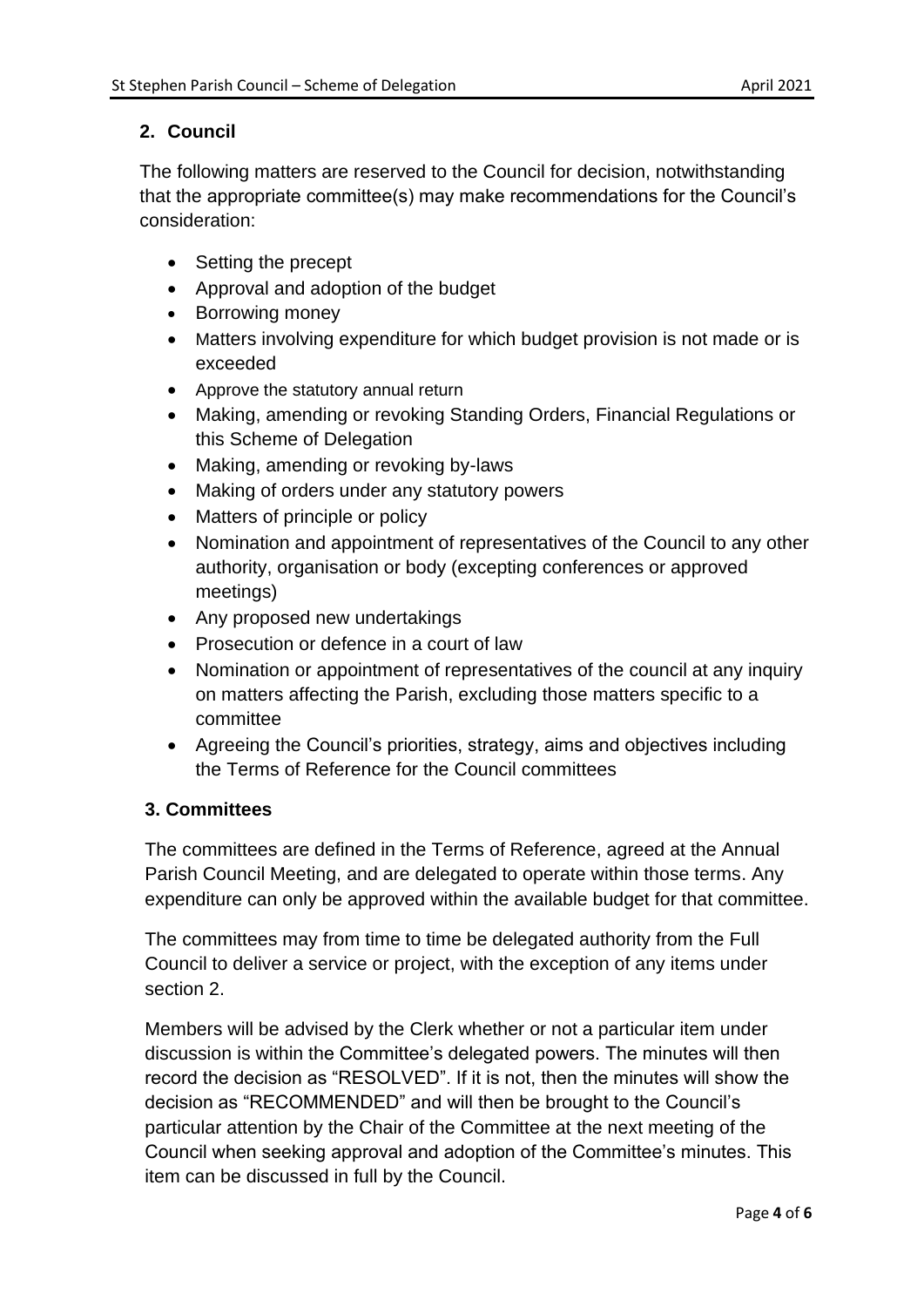A committee may refer matters on which it has delegated authority to the Council for a final decision if it so wishes.

A committee chair may in conjunction with the Clerk cancel or call an additional meeting of the committee they represent.

Delegated actions of the committees shall be in accordance with Standing Orders, Financial Regulations and this Scheme of Delegation and with directions given by the Full Council from time to time.

## **4. Working Groups/Parties including Task and Finish Groups**

Working groups/parties may be formed by resolution of the Council or a committee at any time. The work of such a working group/party will be decided upon at the time it is formed by means of a minute detailing the terms of reference.

Each working group/party will report back with recommendations to the Council or the committee that formed it.

## **5. Urgent Matters**

In the event of any matter arising which requires an urgent decision the Clerk shall consult the Chair and Vice Chair and the Chairs of any relevant committees and with the concurrence of those member(s) shall have delegated power to act on behalf of the Council in respect of the particular matter then under consideration.

Before exercising the delegated powers granted by paragraph 5 (1) above, the Clerk and those members consulted shall consider whether the matter is of sufficient interest to justify the summoning of a special meeting of the Full Council (in accordance with Standing Order 6a) or appropriate committee. Where a meeting of a committee is so summoned the committee concerned shall have delegated power to act on behalf of the Council in respect of the particular matter then under consideration.

Any action is taken under this provision must recorded in writing and made available for inspection by any member of the Council. Full details of the circumstances justifying the urgency and of the action taken shall be submitted in writing to the next available meetings of the committee concerned and of the Council and recorded in the minutes.

## **6. Delegation Limitations**

Committees and working groups shall, at all times, act in accordance with the Council's Standing Orders, Financial Regulations and this scheme of delegation and, where applicable, any other rules, regulations and with any directions given by the Council from time to time.